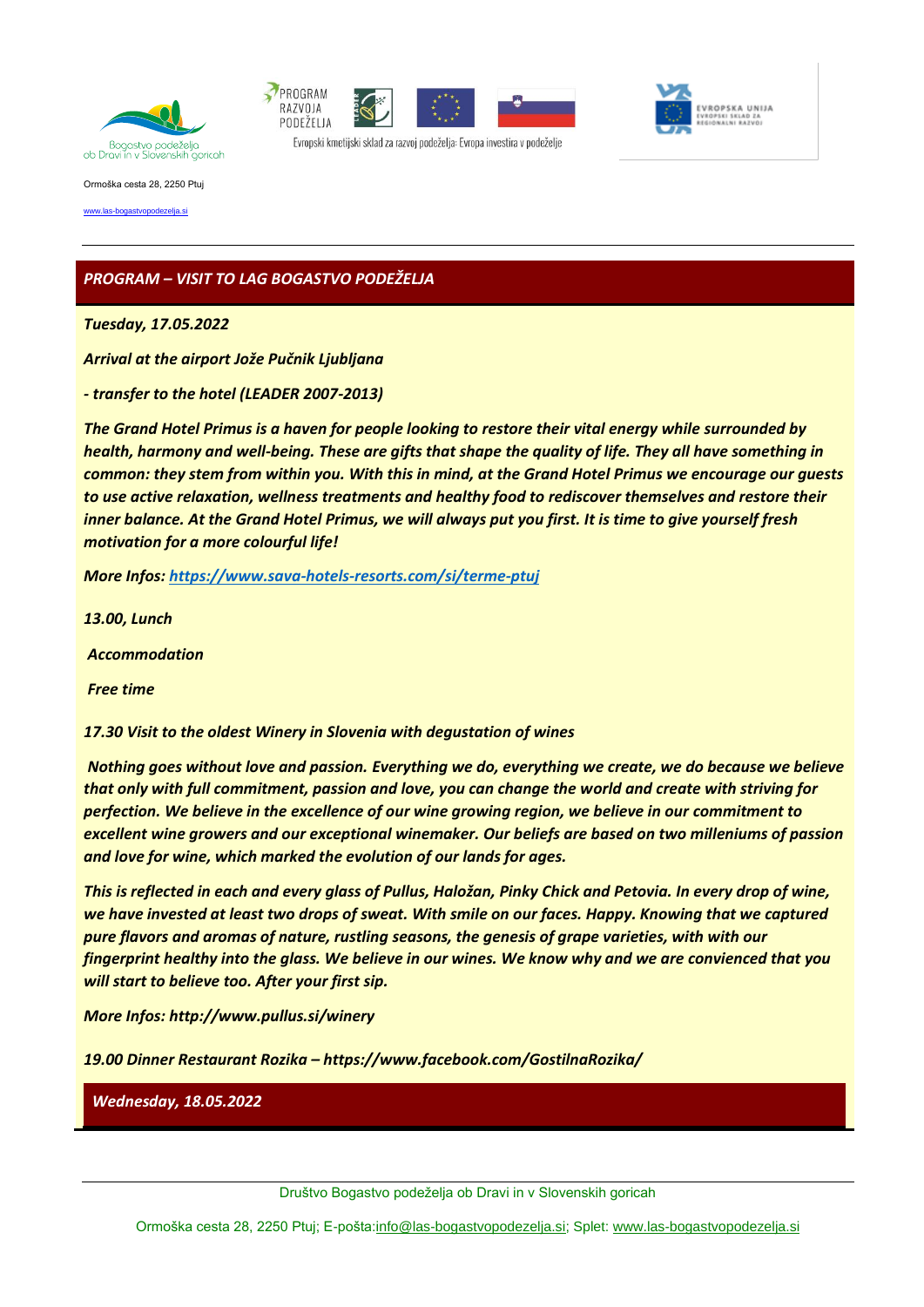## *9.30 Visit to Museum of Janez Puh ( LEADER 2007-2013) <http://www.janez-puh.si/en/>*

*Puh's cimprača (old Pannonian Homestead) with the memorial room of the world-famous inventor Janez Puh stands in his hometown of Sakušak near Juršinci in Slovenske gorice. His life and work in the field of means of transport and motorology are presented with ethnological heritage, archival material and museum exhibits. Janez Puh was an inventor and visionary, factory owner and entrepreneur. The Puh Museum is run by the Janez Puh Society. The Puh Museum is a cimprača, a vineyard house as it once was, covered with cereal straw and has small windows. The main rooms in the cimprača - especially the kitchen and the house (room) - are furnished, and several ethnological objects are exhibited in them: žrmlje, bread oven, carpenter's chest, bohkov kot and others. It represents the period in which Janez Puh grew up and was educated. Cimprača strongly resembles the homestead where Janez Puh was born. At the place where Puh's birth house once stood, at Sakušak 79, there is a modern residential house with a built-in memorial plaque.*

*11.30 Visit of Hebrestein winery with degustation of diferent sorts of wine with snack ( LEADER 2014- 2020 measure 19.3. Incoming Agency project in progres)*

### *[https://herbersteinova-klet.si](https://herbersteinova-klet.si/)*

*14.00 Visit to the Simonič Homestead, (LEADER / CLLD 2014-2020 – example of multifunding)*

*Simonič's homestead, is an example of a true Pannonian homestead, you will visit the homestead, you will be able to try delicacies prepared the old-traditional way of cooking in the so-called black kitchen, the kitchen without a chimney, and where it is cooked on the hearth. In the homestead you will able to see a traditional garden. Also, you will be able to try the preparation of typical Slovenian dishes, handicrafts, see Oldtimers and enjoy the peace under the vines.*

### *18.00 Walk to the restaurant and dinner*

*More info: [http://www.gostiscesivacaplja.com/?fbclid=IwAR3fJ4hX-](http://www.gostiscesivacaplja.com/?fbclid=IwAR3fJ4hX-6NN_t2l2Qbhq3K3NCcCAerxmSfM4WzKw7qGdQxsk0nnX8Bs69I)[6NN\\_t2l2Qbhq3K3NCcCAerxmSfM4WzKw7qGdQxsk0nnX8Bs69I](http://www.gostiscesivacaplja.com/?fbclid=IwAR3fJ4hX-6NN_t2l2Qbhq3K3NCcCAerxmSfM4WzKw7qGdQxsk0nnX8Bs69I)*

### *Thursday, 19.05.2022*

*9.00 – Visit the ethnological collection of Carnival customs and traditional characters, put on display by the Municipality of Markovci in 2014, was upgraded in 2021 with vizualisations that allow visitors to experience genuine Carnival traditions beyond the Carnival season. ( LEADER / CLLD 2014-2020)*

*Visit to the Camperstop place in Zabovci, ( LEADER 2007-2013 and LEADER /CLLD 2014-2020)*

*Walking on the ring of Ptuj lake,*

*12.30 - Lunch in Palaska restaurant ( LEADER 2007-2013)*

*14.30. Visit to Horse glamping, visit to the institute back on horseback, presentation of their work and cooperation with the LAG, presentation of the LAG projects within their activities, Drive yourself zero c, LAS's varied counseling, Thematic didactic park, carriage ride, evening picnic and cultural program*

*17.00 – Visit to Museum Pangea you will see the largest private collection of minerals and fossils in Slovenia*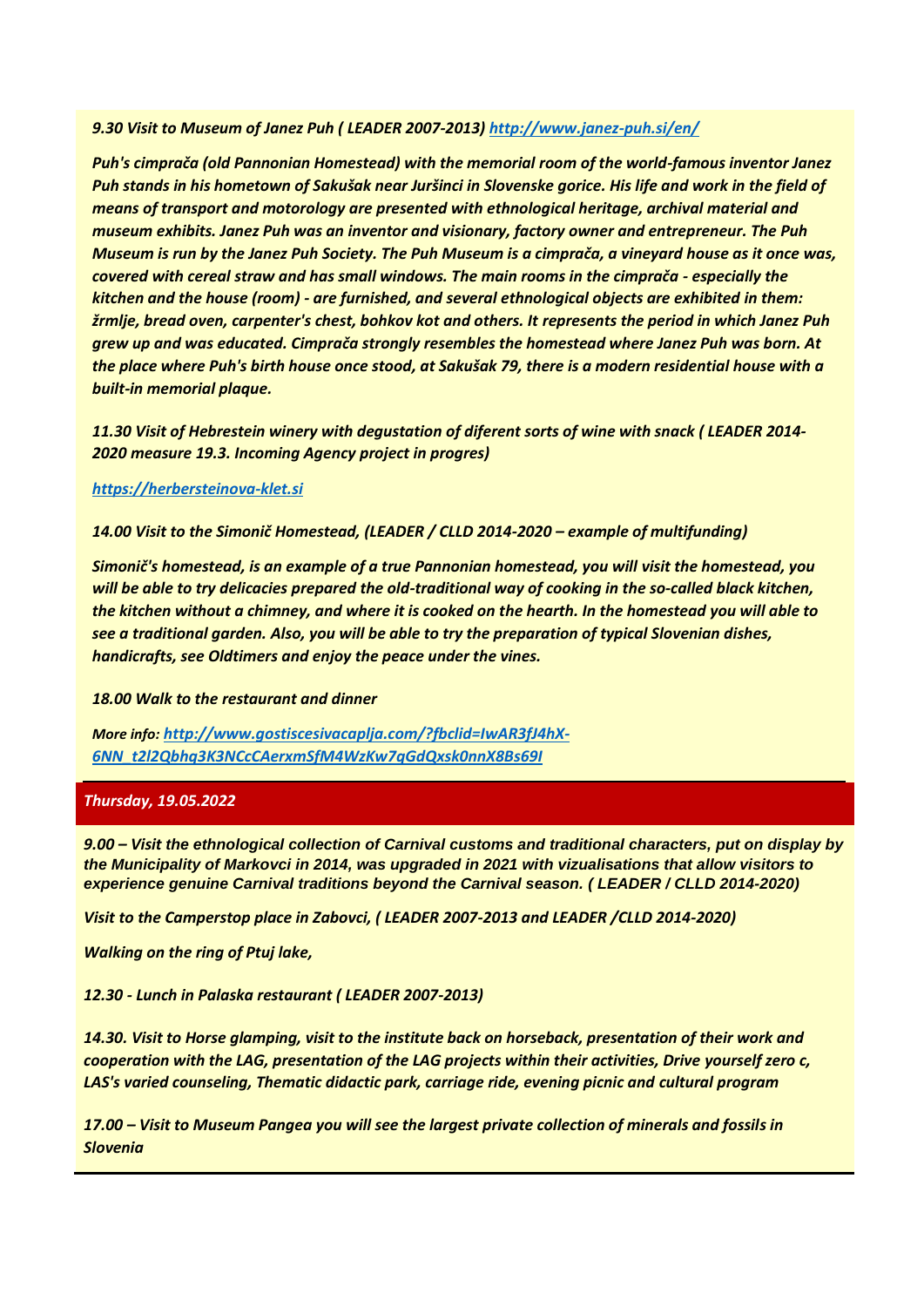### *19.00 - evening picnic and cultural program in Horse glamping place*

### *Friday: 20.05.2022*

*9.00 Visit to municipality of Destrnik,* 

*Visit to Viničarija, winery - once it was the home of vineyard caretakers ( LEADER 2007-2013), walk along the recreational path to the wildlife park, visit the park depending on your wishes for a walk, after visiting the park we can continue the walk to the tourist farm Lovrec, ( CLLD 2014-2020)*

#### *Lunch at Lovrec tourist farm*

*15.00 Visit to the Roman camp Poetovio,* 

*where you dress up as Romans and experience the real Roman atmosphere,*

*workshops on making products from clay, mosaics, ect.* 

*followed by a real Roman feast and a surprise, admiring the sunset with a view of Ptuj Castle,*

#### *Saturday: 21.05.2022*

*walk to the city of Ptuj, visit an exhibition of Delices from Slovenian farm,* 

*guided tour around the Ptuj,* 

*12.30 lunch at restaurant Amadeus,* 

*14.00 visit Čušek; Homestead[, https://www.lukari.si/cusekova-domacija](https://www.lukari.si/cusekova-domacija)*

- *- Degustation,*
- *- workshop for making flowers from crepe paper*
- *- Visit Dornava manor*
- *- Visit retro Meatshop*

*18.30 Dinner at Čušek Homestead – catering,* 

#### *Sunday: 22.05.2022*

*boarding a boat and boating on Lake Ptuj duration about 2h*

*9.00 boarding for 1. Group: one group max 15 person*

*11.00 Boarding for 2. Group*

*13.00 lunch Gostišče pri Tonetu*

*Free time*